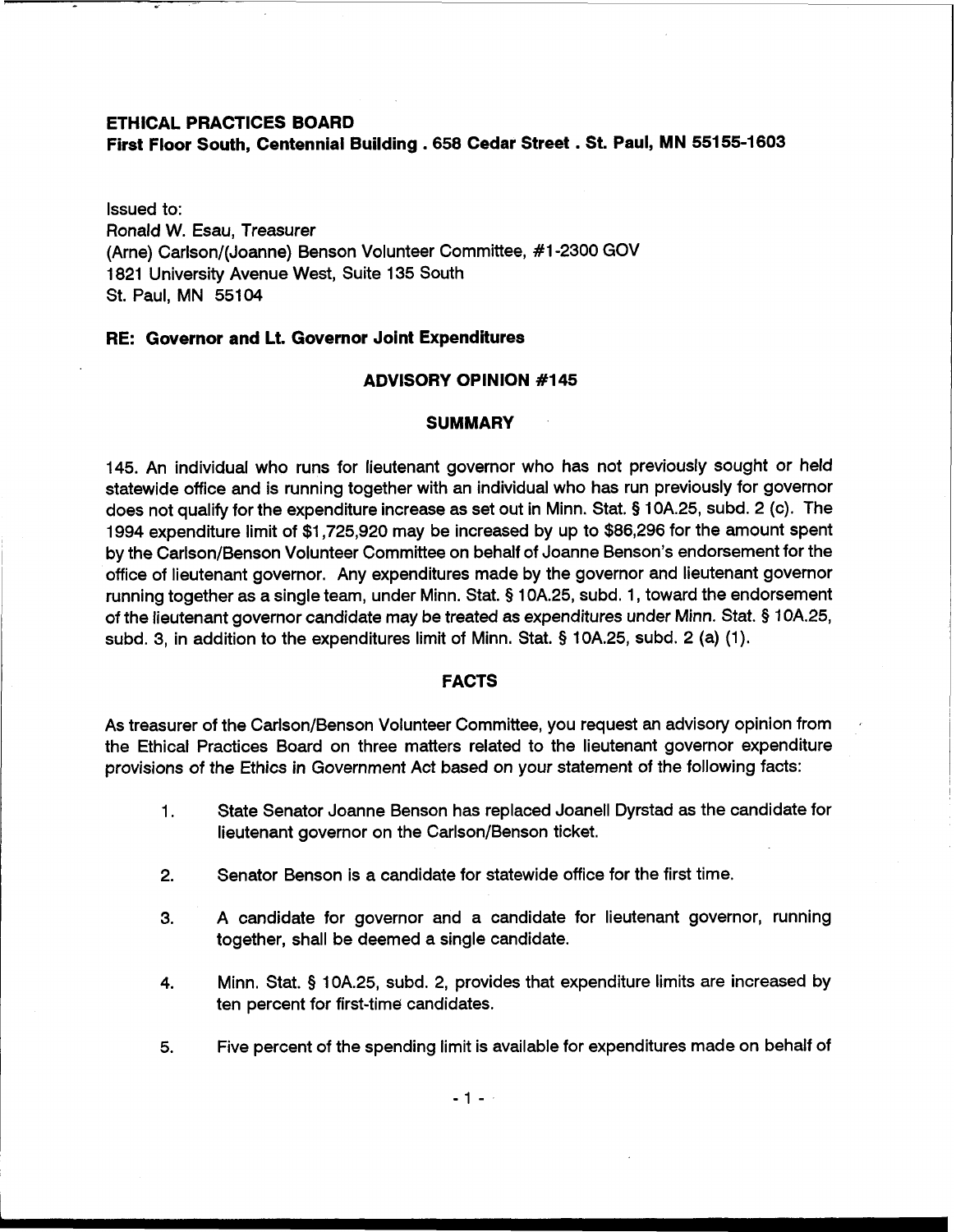Joanne Benson as she seeks endorsement as a candidate for lieutenant governor (Minn. Stat. § 10A.25, subd. 3).

- 6. Many of the activities of candidates for governor and lieutenant governor are done on a combined basis as is recognized by law and in those instances of joint activities, the committee proposes to allocate joint expenditures to the two candidates fifty-fifty unless there is a more specific determination that can be made of such expenditures.
- 7. The matters as described above require immediate attention as the state party endorsing convention is scheduled for mid June.

You ask the Board to respond to the following questions:

## **QUESTION ONE**

Is the expenditure limit of the Carlson/Benson Volunteer Committee increased under Minn. Stat. § 10A.25, subd. 2, because Senator Joanne Benson is a first-time candidate for statewide office?

## **OPINION**

No. An individual who has run previously for governor is not a first-time candidate under Minn. Stat. § 10A.25, subd. 2 (c). A candidate for lieutenant governor who has not previously sought or held statewide office and is running together with an individual who has been a candidate for governor does not qualify for the expenditure increase as set out in Minn. Stat. §§ 10A.25, subd. 2 (c) (1993 Supplement). See also Minn. Stat. §§ 204.12, subd. 2 (b), and 204B.13, subd. 5 (a)  $(1992).$ 

### **QUESTION TWO**

Are the expenditures made by the Carlson/Benson Volunteer Committee on behalf of Joanne Benson's candidacy for the lieutenant governor endorsement included in the \$30,000 or five per cent of the expenditure limit, whichever is greater, increased spending available to a lieutenant governor candidate who seeks endorsement at a political party convention as set out in Minn. Stat. § 10A.25, subd. 3?

#### **OPINION**

Yes, provided the expenditures are made to seek Joanne Benson's endorsement for the office of lieutenant governor at the convention of a political party.

# **QUESTION THREE**

May the Carlson/Benson Volunteer Committee allocate a portion of the committee's joint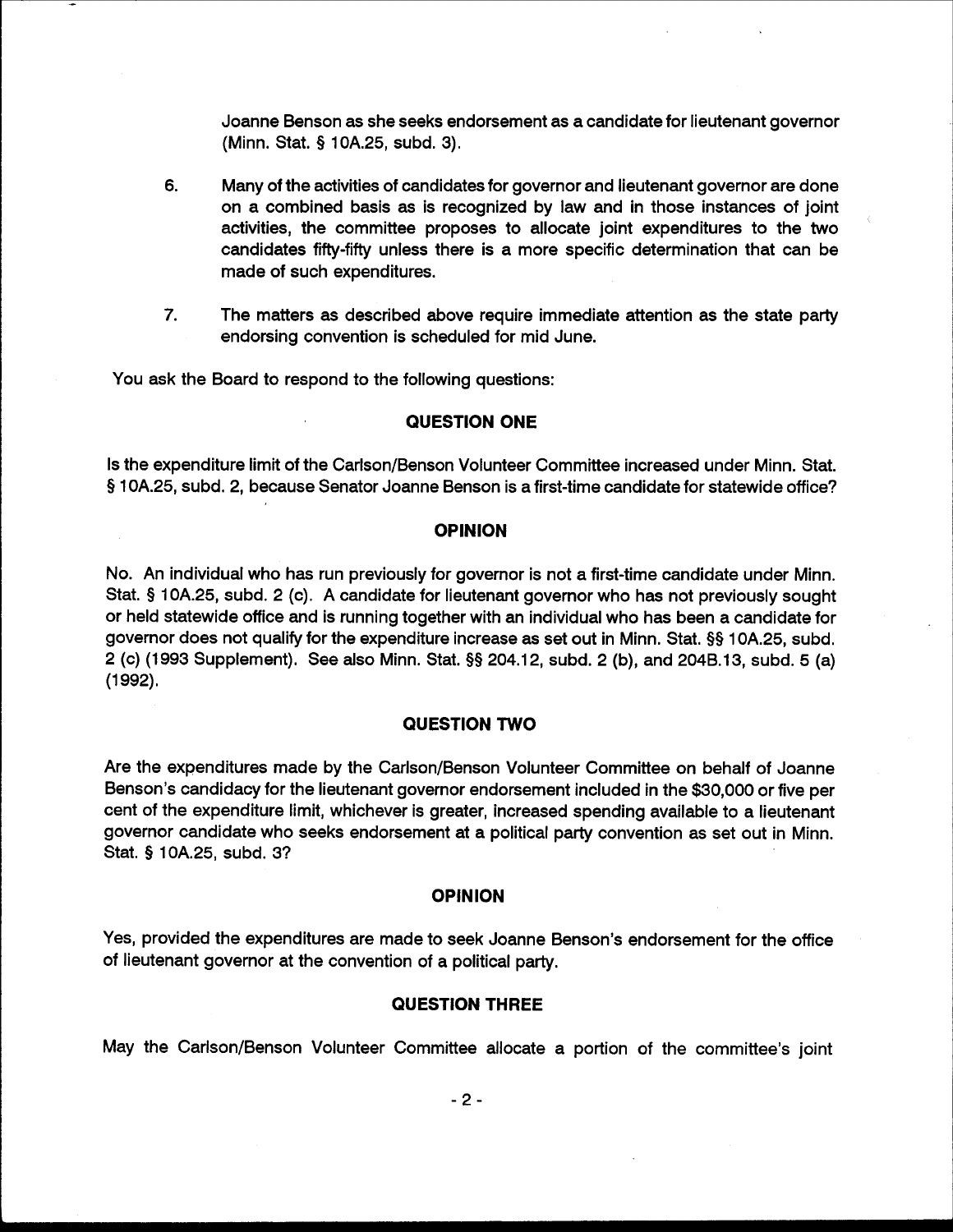expenditures for activities of the two candidates as lieutenant governor endorsement expenditures under Minn. Stat. § 10A.25, subd. 3?

### **OPINION**

Any expenditures made by the governor and lieutenant governor running together as a single team, under Minn. Stat. § 10A.25, subd. 1, toward the endorsement of the lieutenant governor candidate at the convention of a political party may be treated as expenditures under Minn. Stat. § 10A.25, subd. 3, in addition to the expenditures limits of Minn. Stat. § 10A.25, subd. 2 (a) (1).

Issued:  $\frac{C_{\text{flux}}}{C_{\text{flux}}}/\frac{1004}{C_{\text{star}}}$ 

Vanne Owens Haves, Chair **Ethical Practices Board** 

# **PERTINENT STATUTES**

Minn. Stat. § 10A.25 LIMITS ON CAMPAIGN EXPENDITURES provides:

Subdivision 1. For the purposes of sections 10A.11 to 10A.34, a candidate for governor and a candidate for lieutenant governor, running together, shall be deemed to be a single candidate. Except as provided in subdivision 3, all expenditures made by and all approved expenditures made on behalf of the candidate for lieutenant governor shall be considered to be expenditures by and approved expenditures on behalf of the candidate for governor.

Subd. 2. (a) In a year in which an election is held for an office sought by a candidate, no expenditures made by the principal campaign committee of that candidate, nor any approved expenditures made on behalf of that candidate which expenditures an approved expenditures result in an aggregate amount in excess of the following:

(1) for governor and lieutenant governor, running together, \$1,626,691\*; \* \$1,725,920 for 1994. Minn. Stat. § 10A.255 (1993 Supplement)

 $\ddotsc$ 

 $\ddotsc$ 

(c) The expenditure limits in this subdivision for an office are increased by ten percent for a candidate who is running for that office for the first time and who has not run previously for any other office whose territory now includes a population that is more than one-third of the population in the territory of the new office.